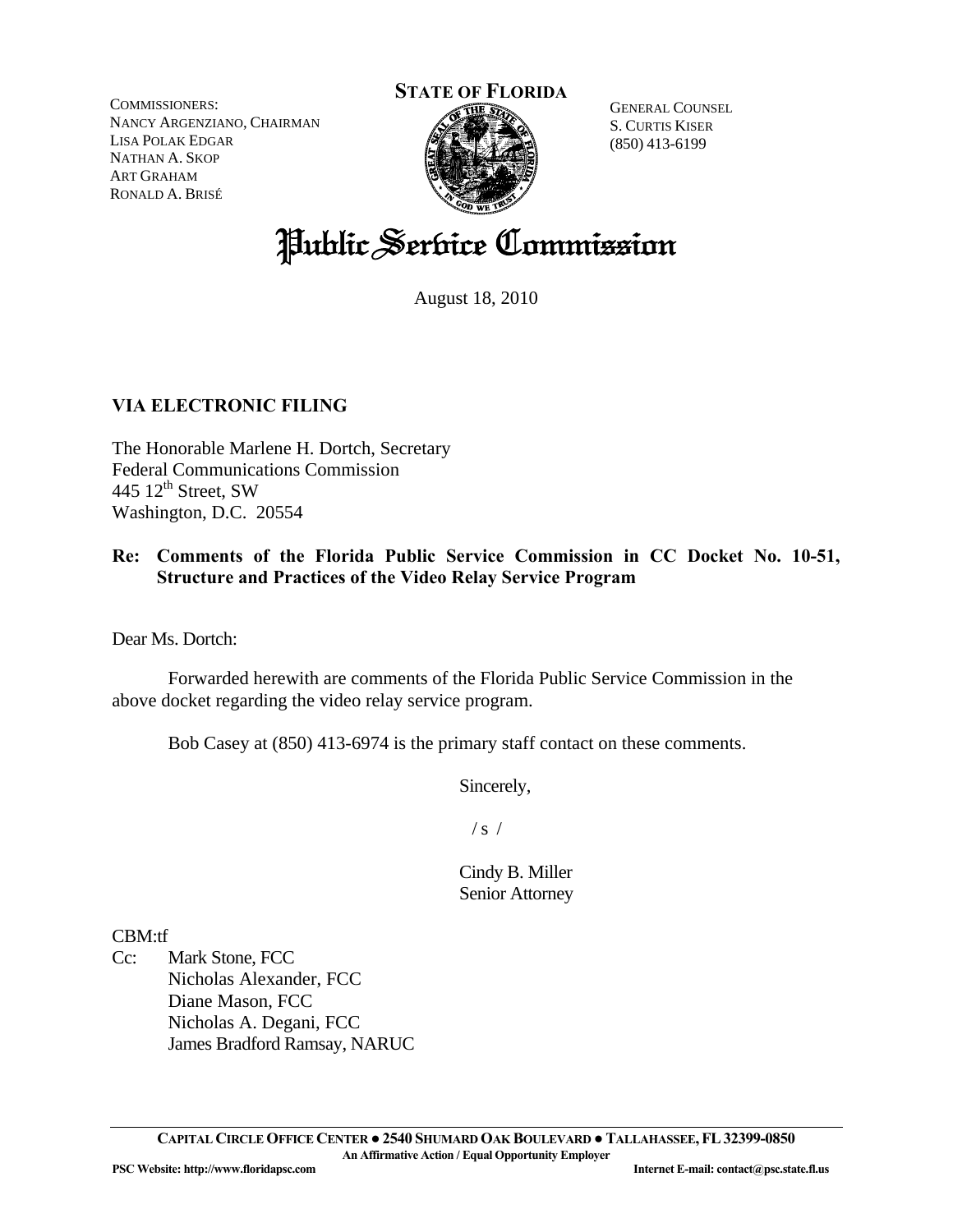# **Before the Federal Communications Commission Washington, D.C. 20554**

| In the Matter of:<br>Structure and Practices of the Video Relay |  |
|-----------------------------------------------------------------|--|
|                                                                 |  |
| Service Program                                                 |  |

CC Docket No. 10-51

# **COMMENTS OF THE FLORIDA PUBLIC SERVICE COMMISSION**

# **FLORIDA PUBLIC SERVICE COMMISSION**

CHAIRMAN NANCY ARGENZIANO COMMISSIONER LISA POLAK EDGAR COMMISSIONER NATHAN A. SKOP COMMISSIONER ART GRAHAM COMMISSIONER RONALD A. BRISÉ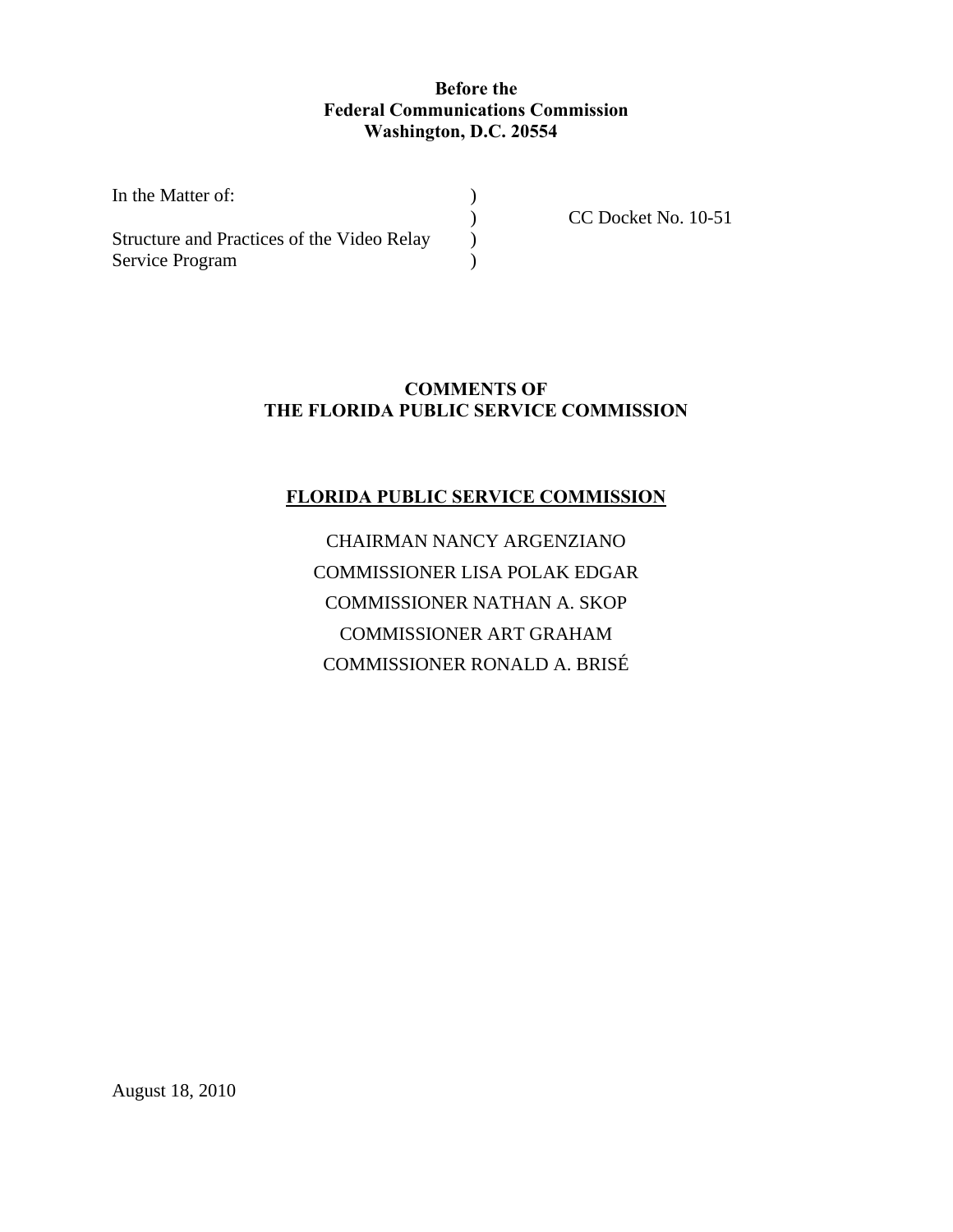#### **INTRODUCTION AND SUMMARY**

 The Florida Public Service Commission (FPSC) submits these comments in response to the Notice of Inquiry<sup>1</sup> (NOI) released on June 28, 2010. In this NOI, the Federal Communications Commission (FCC) seeks comment on thoughts and proposals for making the Video Relay Service (VRS) program work better for those who could benefit from it and those who pay into it. As delineated in paragraph 70 of the NOI, the FCC has thus far treated all VRS calls as interstate calls paid for by the Interstate Telecommunications Relay Services (TRS) Fund. Among other issues, the FCC seeks comment on whether states should now be required to compensate the intrastate portion of VRS funding. These comments, which supplement the FPSC's October 27, 2006 comments,<sup>2</sup> address VRS issues brought forth in the NOI.

#### **Estimated Impact**

The financial impact of Florida assuming VRS intrastate costs is substantial. The shifting of costs to the states would cause Florida to be responsible for intrastate VRS costs estimated at \$32 million annually, causing Florida's present \$0.11 per month TRS surcharge to increase by an estimated \$0.25 per month to \$0.36 per month per access line. Current Florida statutes cap the TRS surcharge at \$0.25 per access line.

#### **VRS Relay Fraud**

 $\overline{a}$ 

 The FCC acknowledges problems with the present VRS program in its NOI, stating that it is "concerned that the program is fraught with inefficiencies (at best) and opportunities for fraud and abuse (at worst)." (¶30) The FCC notes that the VRS program, as currently structured, presents easy opportunities for fraud and abuse and provides an example of the Department of

 $1 \text{ CG}$  Docket No. 10-51, In the Matter of Structure and Practices of the Video Relay Service Program, FCC 10-111.

 $2^{2}$  CG Docket No. 03-123, Telecommunications Relay Services and Speech-to-Speech Services for Individuals with Hearing and Speech Disabilities.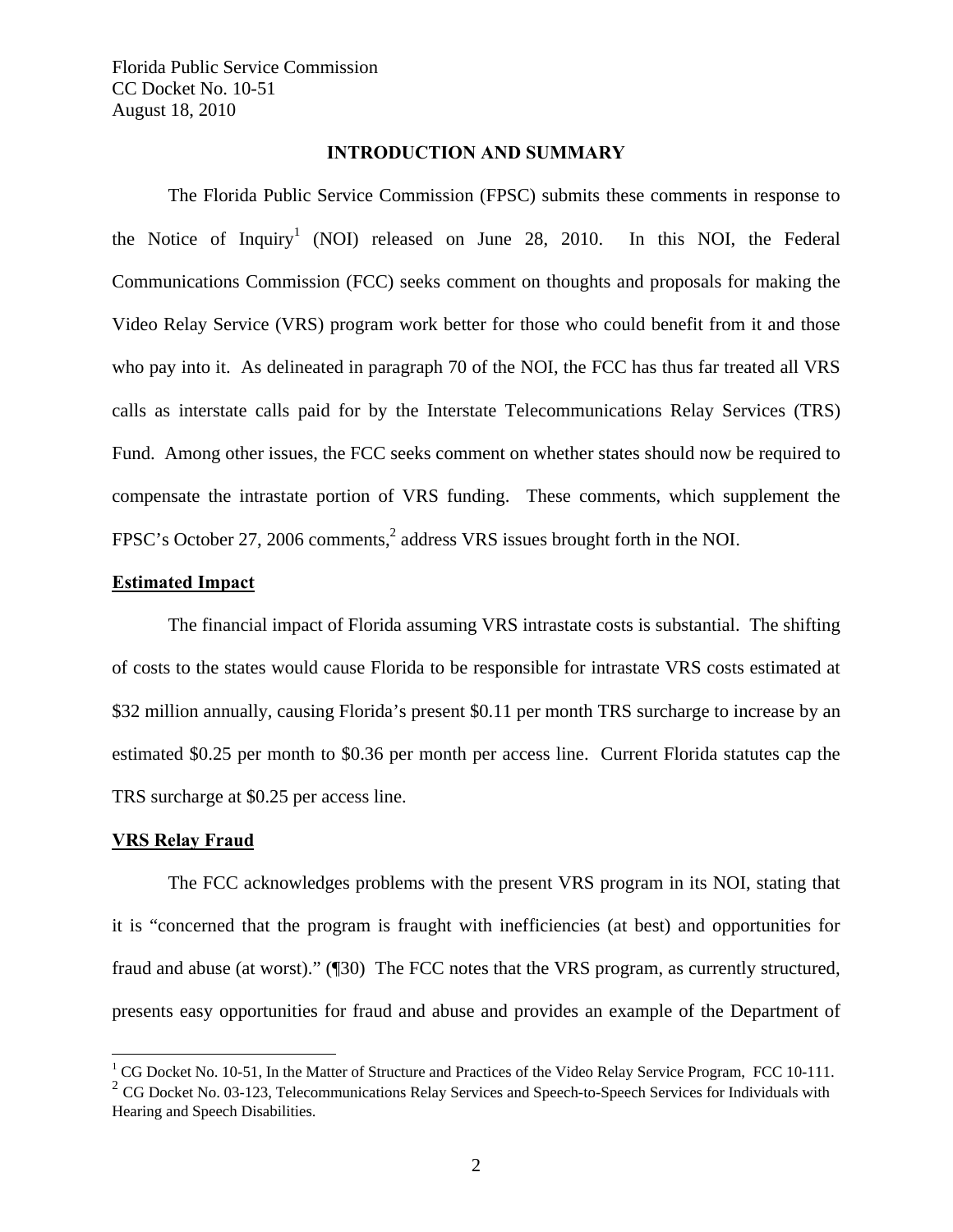Justice's indictments of 26 individuals for tens of millions of dollars of VRS fraud in 2009. (¶31)

The FPSC is concerned about VRS fraud because if states assume responsibility for funding intrastate VRS, they would also be assuming unnecessary expenses due to fraud. Allegations of abusive practices by VRS providers, such as using VRS to avoid paying for video remote interpreting services, $3$  hosting or promoting teleseminars for the express purpose of generating VRS minutes, and paying individuals or organizations to place VRS calls using a particular provider's service is unacceptable. The FPSC agrees that neither the FCC nor the American public can further allow the fraudulent abuse of a program designed to deliver essential telecommunications services to persons with speech or hearing disabilities.

Using the current VRS compensation rate structure,<sup>4</sup> staff has estimated that the Florida responsibility of VRS costs may be \$32 million annually, which could include fraudulent costs. State funding of intrastate VRS calls must not be mandated until the FCC resolves the fraudulent and abusive use of VRS.

#### **VRS Jurisdictional Separation of Costs**

 $\overline{a}$ 

The FPSC believes the jurisdictional separation issues in Docket No. WC 04-36 (IP-Enabled Services) must be resolved before determining any jurisdiction and associated funding of VRS calls. Since VRS calls are Internet-based services, the FCC must first decide whether IP-Enabled Services are "telecommunications services" or "information services" before any

 $3$  Video Remote Interpreting is a service that is used when an interpreter cannot be physically present to interpret for two or more persons who are together at the same location. This service uses a video connection to provide access to an interpreter who is at a remote location. As with "in-person" interpreters, VRI services are generally contracted and paid for on a fee-for-service basis.

<sup>&</sup>lt;sup>4</sup> \$6.2390 for the first 50,000 monthly minutes (Tier I), \$6.2335 for monthly minutes between 50,001 and 500,000 (Tier II), and \$5.0668 for minutes above 500,000 (Tier III) per completed conversation minute for the July 1, 2010 through June 30, 2011 Fund year.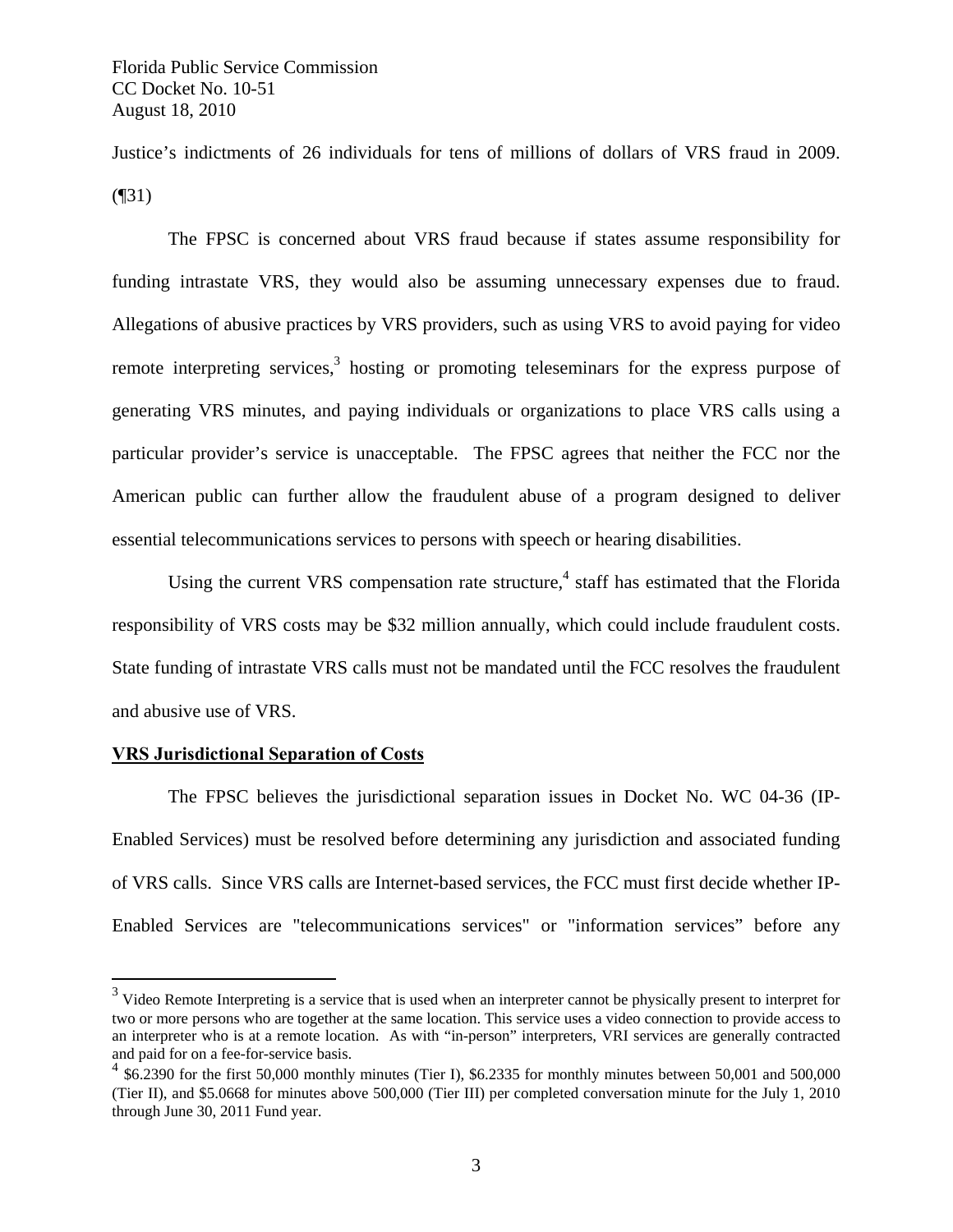$\overline{a}$ 

allocation of intrastate and interstate responsibilities are attempted. Until such time, the FPSC believes VRS should continue to be compensated from the Interstate TRS Fund.

In Docket No. WC 04-36 (IP-Enabled Services), the FCC is currently considering jurisdictional issues related to Internet-based services, including whether these services are "telecommunications services" or "information services" and how to determine whether calls are interstate or intrastate. If the Commission determines in its IP Enabled Services docket that IP calls are interstate subject to the exclusive jurisdiction of the FCC, then VRS calls should be recovered solely as interstate calls. However, if the Commission finds that IP calls are subject to mixed jurisdiction, then the FPSC contends that the same jurisdictional ruling decided in the IP-Enabled Services docket should be applied to VRS.

 The FCC has previously interpreted federal authority over jurisdictionally mixed communications to extend to communications involving more than a *de minimis* interstate component.<sup>5</sup> ADSL service qualifies as "interstate" for purposes of Section 201 because more than a trivial amount of ADSL communication is interstate. In practice, the *de minimis* threshold has required only that the interstate component constitute at least 10 percent of the overall call volume. It is reasonable to assume that the VRS interstate component also constitutes at least 10 percent of the overall VRS call volume. The FPSC believes that the FCC must resolve the issues in its IP-Enabled Services proceeding prior to determining the jurisdiction and funding of VRS calls.

<sup>5</sup> FCC, *MTS and WATS Market Structure, Amendment of Part 36 of the Commission's Rules and Establishment of a Joint Board*, CC Docket Nos. 78-72 and 80-286, Decision and Order, FCC 89-224, 4 FCC Rcd 5660 (1989).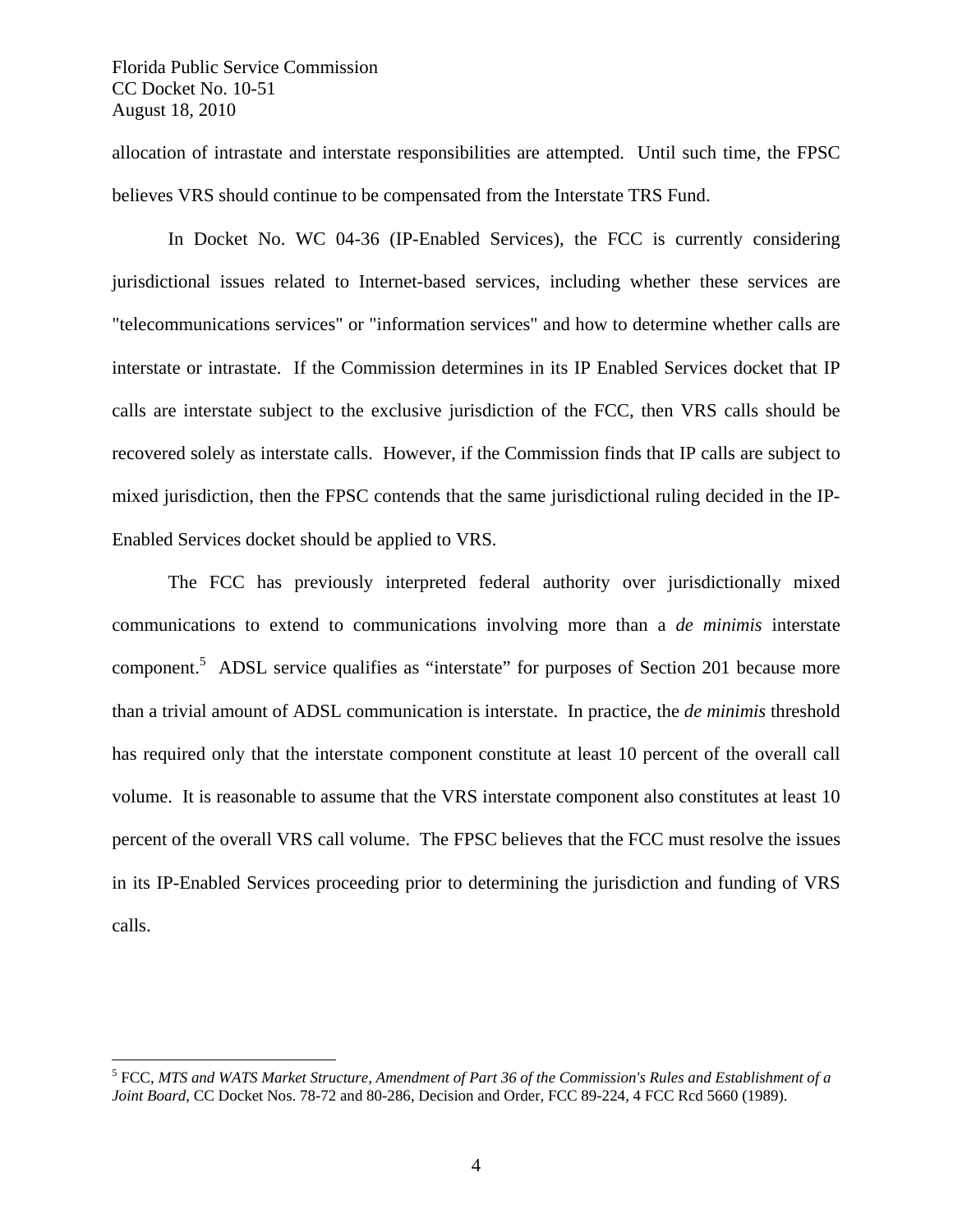#### **Florida Statutes Regarding TRS**

Florida's ability to provide TRS under its current state statutes could be adversely impacted if the FCC requires the states to fund the intrastate portion of VRS. Currently, the Florida law has a cap of \$0.25 per access line per month on the surcharge for TRS. Section 427.704(4)(a)(1.), Florida Statutes, states:

[The commission shall] require all local exchange telecommunications companies to impose a monthly surcharge on all local exchange telecommunications company subscribers on an individual access line basis, except that such surcharges shall not be imposed upon more than 25 basic telecommunications access lines per account bill rendered.

Section 427.704(4)(b), Florida Statutes, further states:

[The commission shall] determine the amount of the surcharge based upon the amount of funding necessary to accomplish the purposes of this act and provide the services on an ongoing basis; however, in no case shall the amount exceed 25 cents per line per month.

The current TRS surcharge in Florida is \$0.11 per access line which is used to fund the traditional TRS and equipment distribution system. VRS is an expensive service to provide. Should the FCC mandate that states pay for the intrastate portion of VRS, under its current statute, Florida would possibly experience a financial shortfall in relay surcharge revenue which would require a legislative change to the statute. Such a legislative change cannot happen overnight. If a decision is made to require states to assume intrastate VRS costs, the FCC must allow time for states to make legislative changes on TRS surcharges.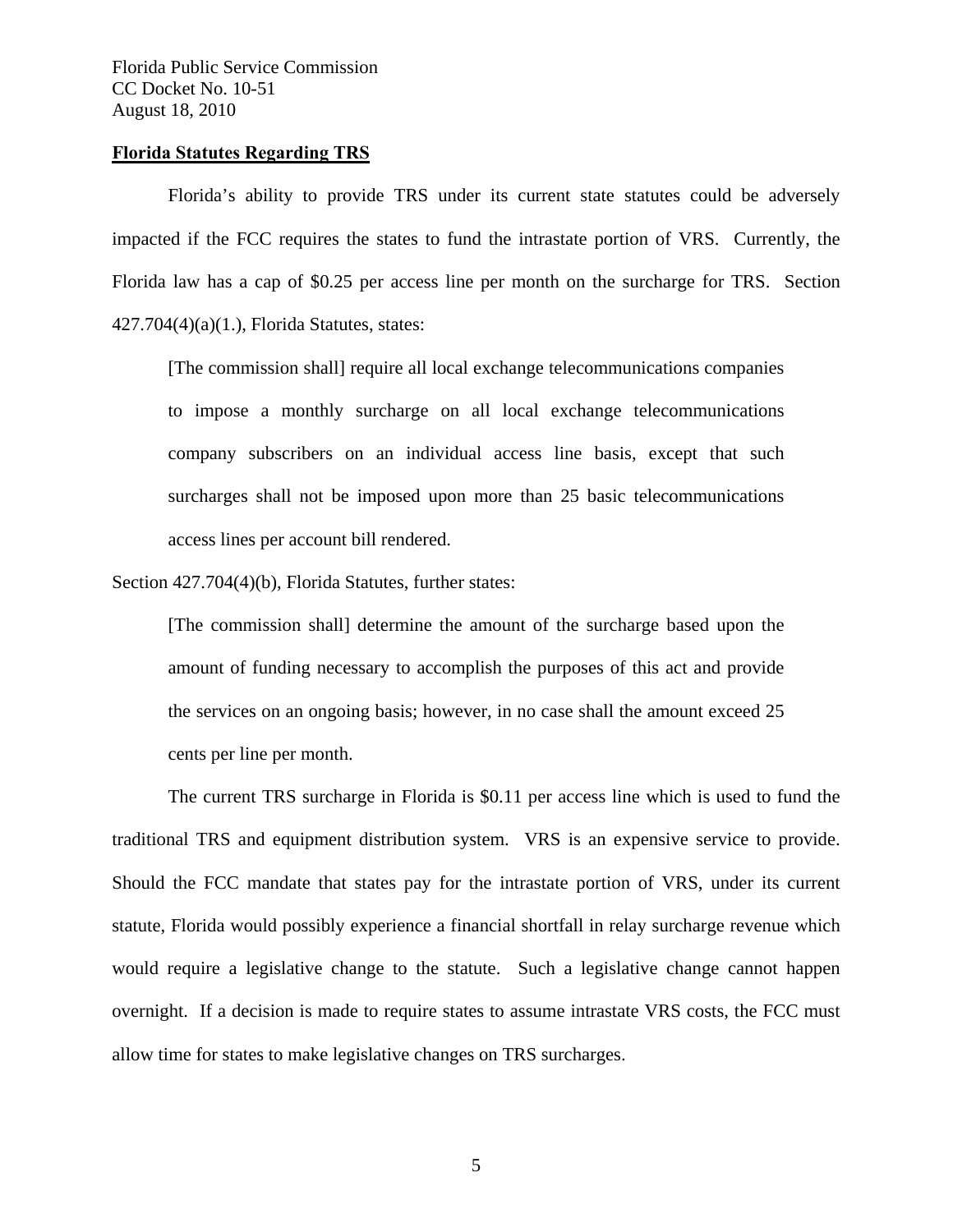$\overline{a}$ 

Based on current usage of VRS in Florida, transferring VRS intrastate costs to Florida's TRS program could require an additional \$32 million per year, causing Florida's TRS surcharge to increase by an estimated \$0.25 per month to approximately \$0.36 per month, per access line.

## **The Potential Impact on Competition in Florida**

Competition in Florida between providers of VRS may be diminished if the FCC mandates that VRS becomes a required service of TRS in order to meet the FCC state certification requirements. Section 427.704(1), Florida Statutes, in part states:

[The commission shall] establish, implement, promote, and oversee the administration of a statewide telecommunications access system to provide access to telecommunications relay services by persons who are hearing impaired or speech impaired, or others who communicate with them. The telecommunications access system shall provide for the purchase and distribution of specialized telecommunications devices and the establishment of statewide single provider telecommunications relay service system which operates continuously. . . [emphasis added]

Consumers currently have a choice of several providers of VRS in Florida. Should the FCC mandate that VRS become part of TRS, Florida would have only one contracted provider pursuant to its current statute. In Order FCC  $00-56^6$ , the FCC affirmed its belief that competition among TRS providers is preferred, stating:

We agree with commenters that competitive forces are generally the preferred way to improve service quality and bring new services to customers. Although

<sup>&</sup>lt;sup>6</sup> CC Docket No. 98-67, In the Matter of Telecommunications Relay Services and Speech-to-Speech Services for Individuals with Hearing and Speech Disabilities, FCC 00-56, Released March 6, 2000.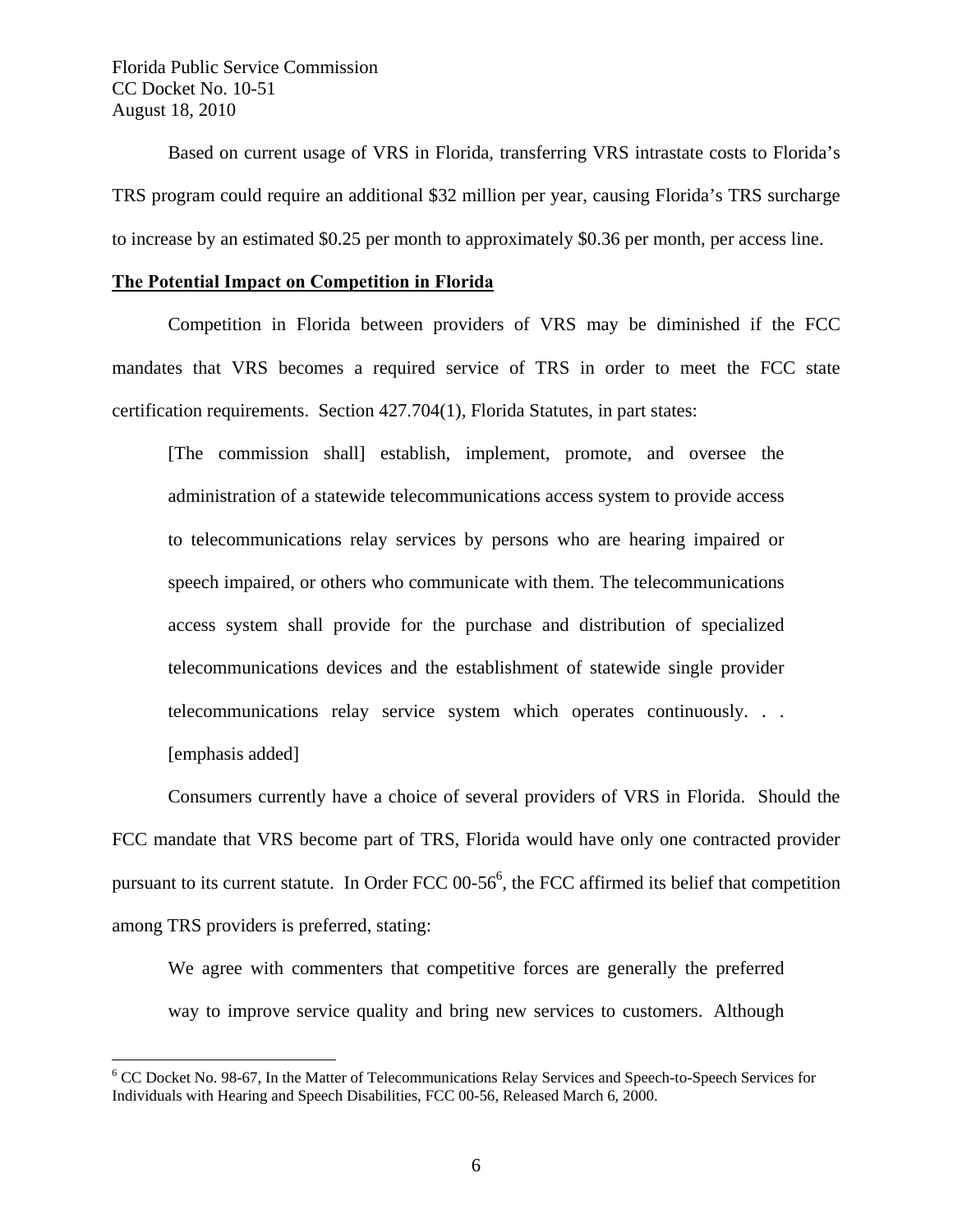using a single vendor may not automatically lead to poor service quality, we believe that giving consumers a choice among different TRS providers might well improve the quality of TRS service in different states.

Inclusion of VRS in Florida's TRS contract could possibly eliminate competition for these services in Florida because there would not be a funding mechanism for the intrastate portion of the service for any provider other than the one under contract with the FPSC. To this end, the FPSC urges the FCC not to include VRS as mandatory services of TRS.

Alternatively, should the FCC include VRS as a mandatory service of TRS or order that the states shall fund the intrastate portion of VRS, the FPSC requests that the FCC provide a waiver provision in the rule for states that have statutory conflicts with the proposed rule.

## **Conclusion**

In conclusion, the FPSC urges the FCC to consider the following points:

- 1. If VRS becomes a mandated service of TRS, it should continue to be funded through the Interstate TRS Fund;
- 2. If state funding of intrastate VRS is mandated, it should not occur until the FCC resolves the fraudulent use of VRS;
- 3. The jurisdictional separation issues in Docket No. WC 04-36 (IP-Enabled Services) must be resolved before determining the jurisdiction and associated funding of VRS;
- 4. If a decision is made to require states to assume intrastate VRS costs, the FCC must allow time for states to make legislative changes; and,
- 5. Mandating VRS as part of the TRS program may eliminate competition for these services in Florida since, by statute, Florida can have only one relay service provider.

The FPSC appreciates the opportunity to provide comments in this NOI.